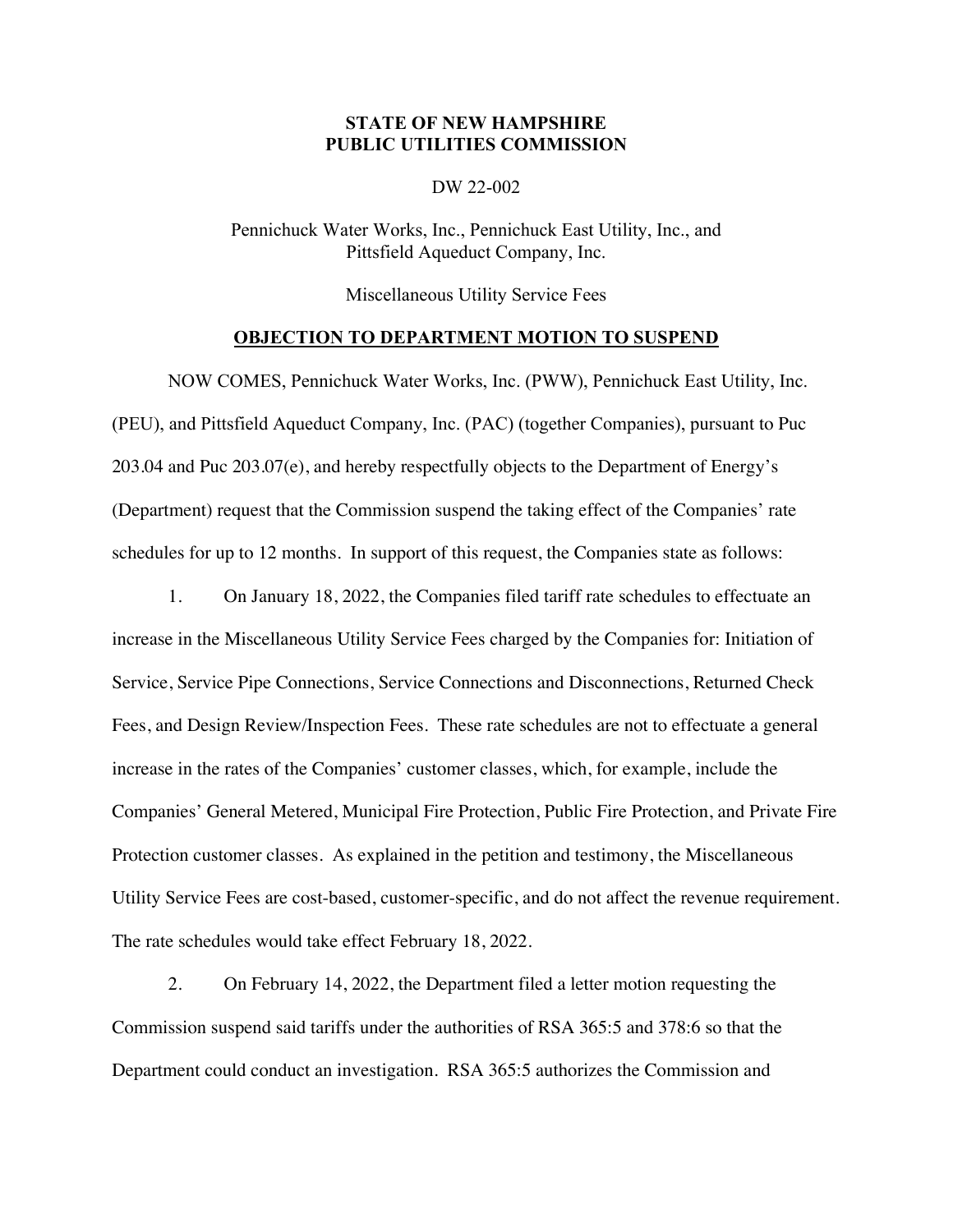Department to conduct investigations and the Companies do not dispute that authority. RSA 378:6, however, authorizes suspension of rate schedules for a period "not to exceed 12 months" and, importantly, applies to instances of "general increases in rates". Here, the Miscellaneous Utility Service Fee rate schedules do not concern a general rate increase to the Companies' customer classes nor an increase in the Company's revenue requirement.

3. RSA 541-A:29 expressly states that an "agency shall: 1. "[w]ithin 30 days of receipt, examine the application, petition, or request, notify the applicant of any apparent errors or omissions, request any additional information that the agency is permitted by law to require…". Next, "[w]ithin a reasonable time, not to exceed 60 days, after receipt of the application, petition or request…the agency shall…approve or deny the application…on the basis of nonadjudicative processes…or…commence an adjudicative proceeding in accordance with this chapter."

4. While the Commission's plenary power under RSA 378:7 authorizes the fixing or denying of rates schedules and could be involved to prevent the taking effect of the Companies' rate schedules, the time period for conducting its examination in this instance is governed by RSA 541-A:29.

5. It is because the Department's suspension request is open-ended and invokes up to 12 months of investigative time for non-general rate increases, the Companies aver that the Department's motion fails. Setting aside the issue of whether the Commission can suspend the instant rate schedules under RSA 378:6, the Companies instead seek to address the lack of a path forward and to address compliance with the timely due process review requirement of RSA 541- A:29.

2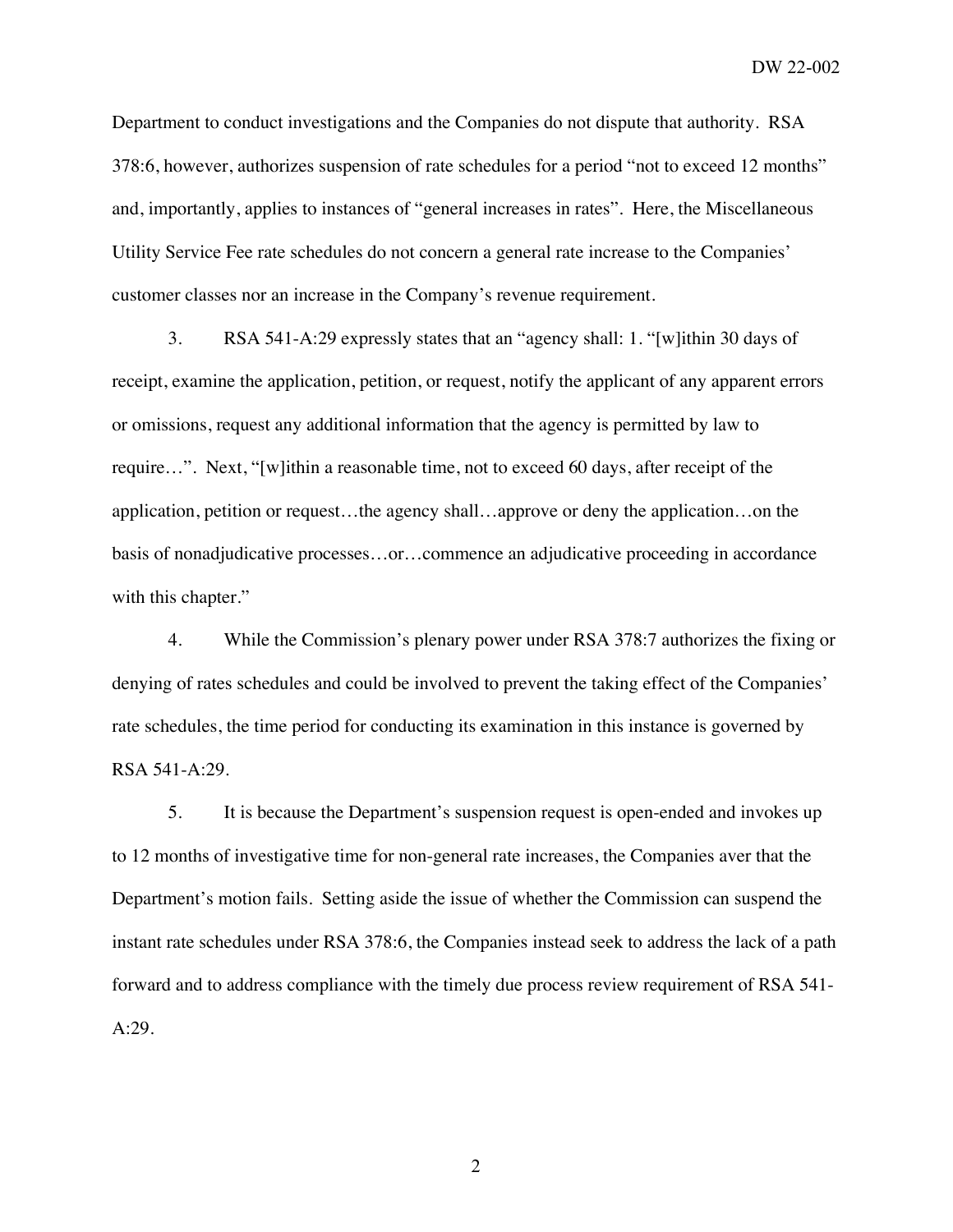DW 22-002

6. The Companies understand that the Department needs time to conduct its investigation, however the intent of RSA 541-A:29 is to not let requests before agencies wallow with no procedural structure. Therefore, the Companies respectfully recommend that the Commission condition any granting of the motion on the Department: (1) timely notifying the Commission and Companies of "any apparent errors or omissions" in the filing; and (2) advising the Commission of its position on the rate schedules prior to the expiration of the 60-day review (Saturday, March  $19<sup>th</sup>$ ) such that the Commission can, pursuant to RSA 541-A:29, II, either "approve or deny" the rate schedules or "commence an adjudicative proceeding".

7. The last time the Companies updated their Miscellaneous Utility Service Fees was in Docket No. 09-102. In that docket, the then-Commission Staff and the Office of the Consumer Advocate (OCA) accomplished their review of the rate schedules and cost calculations within the 30-day notice period, or *nisi* period in the case of OCA. Both Staff and the OCA recommended that the Commission let the tariffs go into effect. That review was conducted under the 30-day and 60-day review provisions of RSA 541-A:29 for nonadjudicative proceedings.

8. Prior to filing this objection, the Companies reached out to the Department to discuss a potential procedural schedule for its review, however, no schedule could be developed this week.

3